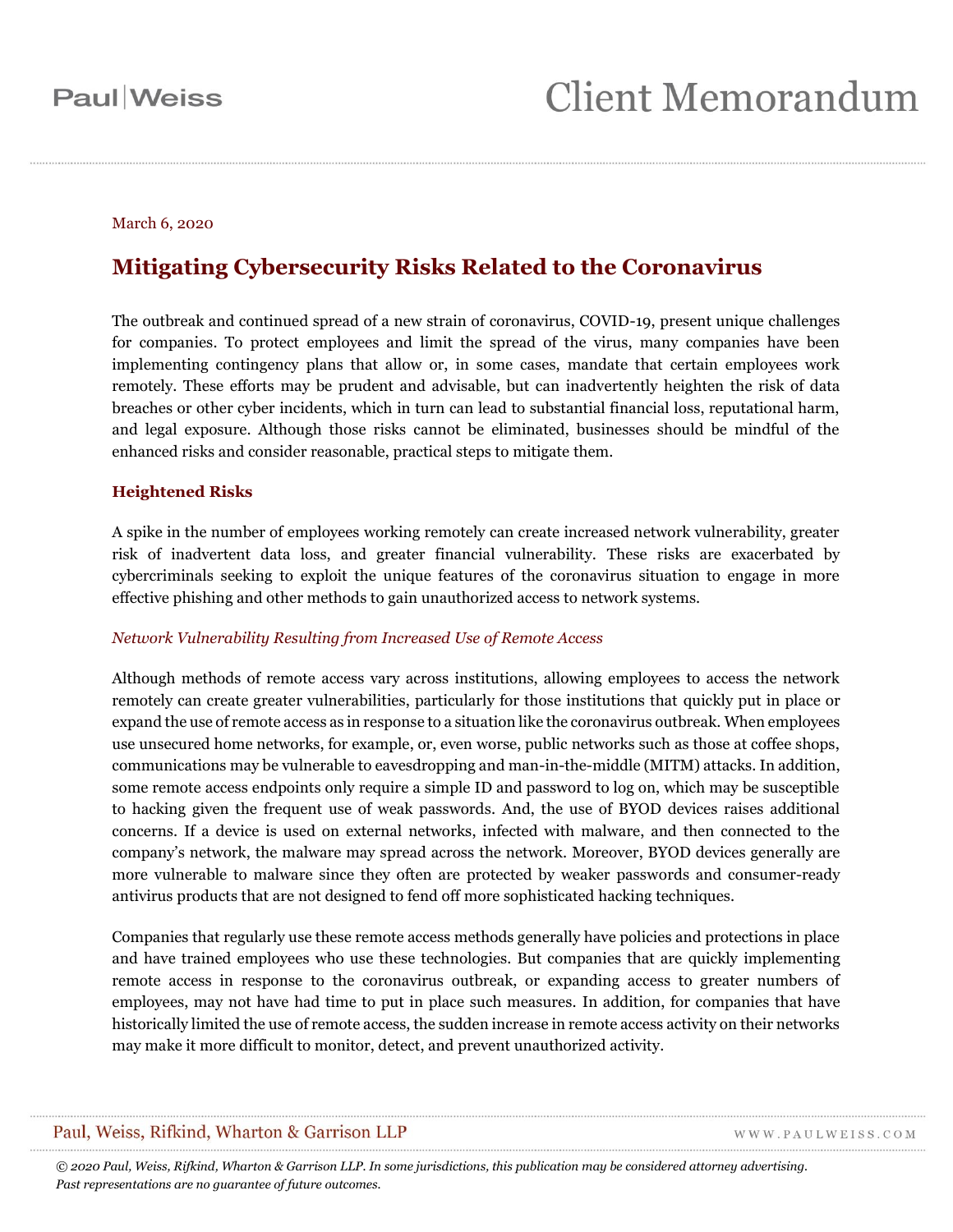## **Client Memorandum**

#### *Risk of Data Loss Resulting From Removing Data from the Office*

An increase in employees working remotely also means that employees are more likely to take electronic or other data outside the physical, secure boundaries of the office space, or turn to shortcuts that may be more convenient but less secure, such as forwarding emails or documents to their personal email accounts. All of these can increase the risk of data loss, a particular concern for companies and employees with access to personally identifiable information or other sensitive customer or business information. Laptops or other devices are more likely to be lost or stolen when removed from the office, and, depending on the level of encryption (if any), the data on a stolen or lost device may be accessible to unauthorized users who come into possession of the device. And, employees may use thumb drives or other portable media to remove files from the office to make them accessible at home. Use of such portable media enhances the risk of accidental loss or theft. Moreover, if an employee is using portable media on a personal device at home, and then plugs that portable media into a work computer when he or she returns to the office, there is a risk of infecting the broader network.

#### *Risk of Financial Loss Due to Feasibility of Controls*

Employees who are not in the office are also not available to meet in person, and may not be able to answer their office telephones. As a result, companies that rely on personal contact, or telephone confirmations, to execute banking or securities transactions may be especially vulnerable to bad actors impersonating employees, or to employees circumventing security precautions because they are inconvenient or impossible to follow. For example, last year a financial institution was fined for failing to follow its own procedures that required the institution to call a customer to verify a wire transfer that turned out to be fraudulent.<sup>1</sup> When employees are working at home, it may become difficult or impossible to reliably reach them by phone, or to meet with them in person to verify or confirm transactions or instructions.

#### *Increased Scams and Phishing Attempts Making Use of the Coronavirus Outbreak*

Unsurprisingly, cybercriminals are taking advantage of the public anxiety and disruption to ordinary routines resulting from the coronavirus. Since January, bad actors reportedly have been sending an increasing number of [phishing emails](https://www.wsj.com/articles/hackers-target-companies-with-coronavirus-scams-11583317802) mentioning the coronavirus, posing as business partners or public institutions to lure recipients to open the messages, thereby unleashing malware. Some emails are made to look like a company's purchase order for face masks, to trick employees into wiring payments to fraudulent accounts. Others purport to provide updated health information on behalf of a public health organization, or promise information about a company's remote-work plan in exchange for personal details. In the midst of increasing disruption to normal work routines, cybercriminals can use the anxiety and urgency around the coronavirus to execute more effective spoofing and spear phishing attacks that trick users into taking actions that permit the bad actors to gain access to a company's systems.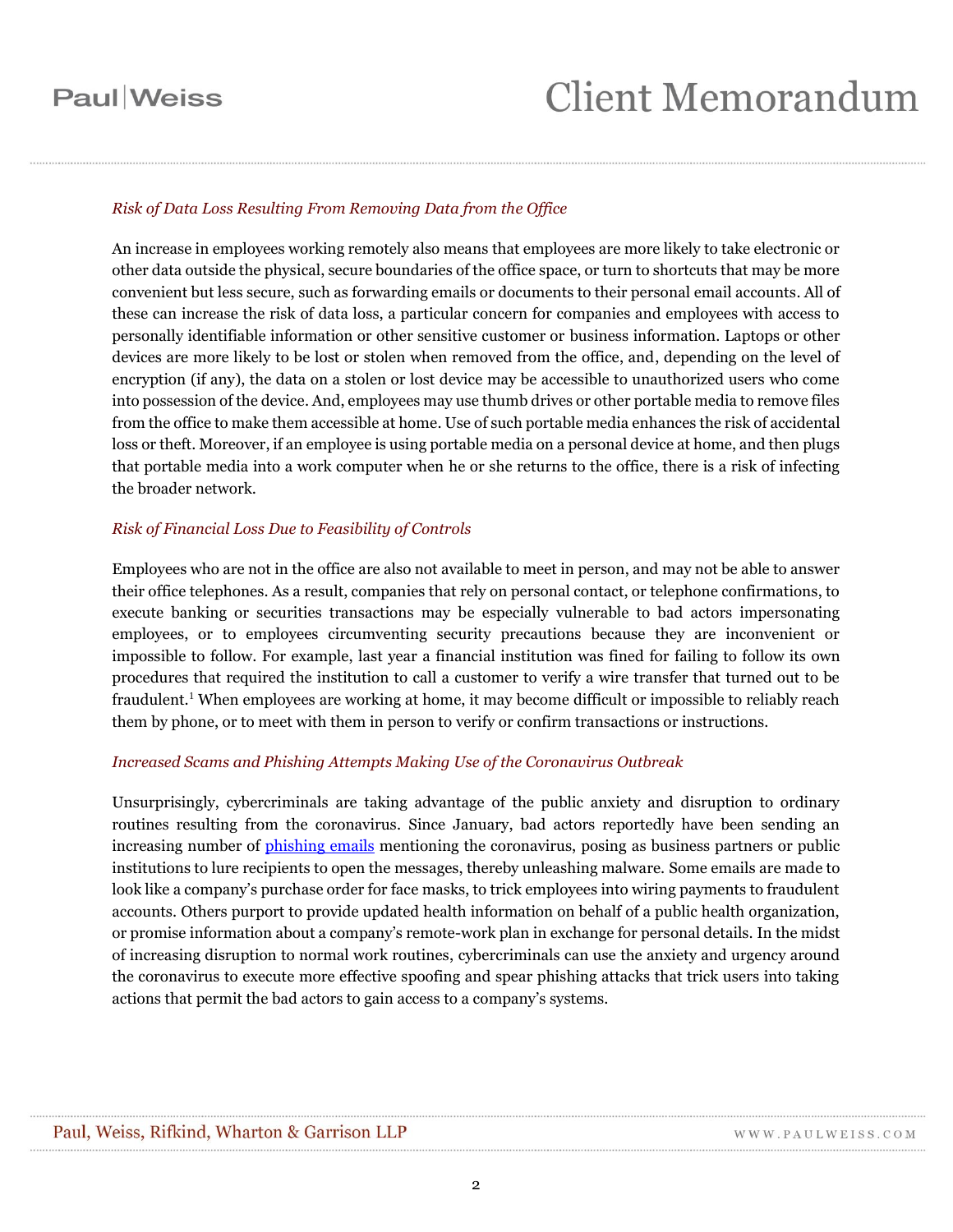#### **Practical Steps to Limit Risk**

There is, of course, no way to eliminate the risk of a data breach or other cyber incident. And, it can be especially challenging to limit those risks in the face of a rapidly changing and unpredictable public health situation such as this, where institutions must be able to react quickly. But because of the potential consequences of a cyber incident, companies must be especially vigilant and mindful of the increased risks. We set forth below some practical steps to consider in mitigating those risks.

- 1. Management (and, where appropriate, the board) should consider consulting with IT security professionals regarding cybersecurity risks presented by increased remote work and/or changes to standard protocols, and explore potential enhancements to existing security measures.
- 2. Antivirus and monitoring tools should be updated regularly, and companies may wish to consider endpoint detection and response software to remotely limit the impact of a compromised device.
- 3. Employees working remotely should be advised and/or reminded of relevant policies and restrictions.
- 4. If possible, employees should be asked to test the relevant remote access software and applications in advance to ensure that they are familiar with the process and allow time to address any problems or concerns.
- 5. All employees should be reminded of best practices, warned about the increased risk of scams and phishing attempts, and encouraged to be vigilant, including by avoiding links or attachments from unknown or suspicious sources. Some companies may even want to consider a simulated spearphishing campaign to test its employees' awareness.
- 6. Companies that rely on policies and protocols that require in-person or telephonic confirmation of financial transactions should consider the challenges posed by the current health situation and whether enhanced protocols may be warranted to mitigate the risk posed by bad actors.
- 7. Companies should review, evaluate, and update, if necessary, their incident response and business continuity plans. Among other things, it may be important to ensure that if large segments of the workforce are working remotely, the necessary personnel, including IT and IT security, senior management, external advisors, and other relevant professionals, are accessible and can be contacted quickly even if not physically present in the office. This personnel includes not only those with the technical expertise to assist with a cyber incident, but also members of management with the appropriate decision-making authority.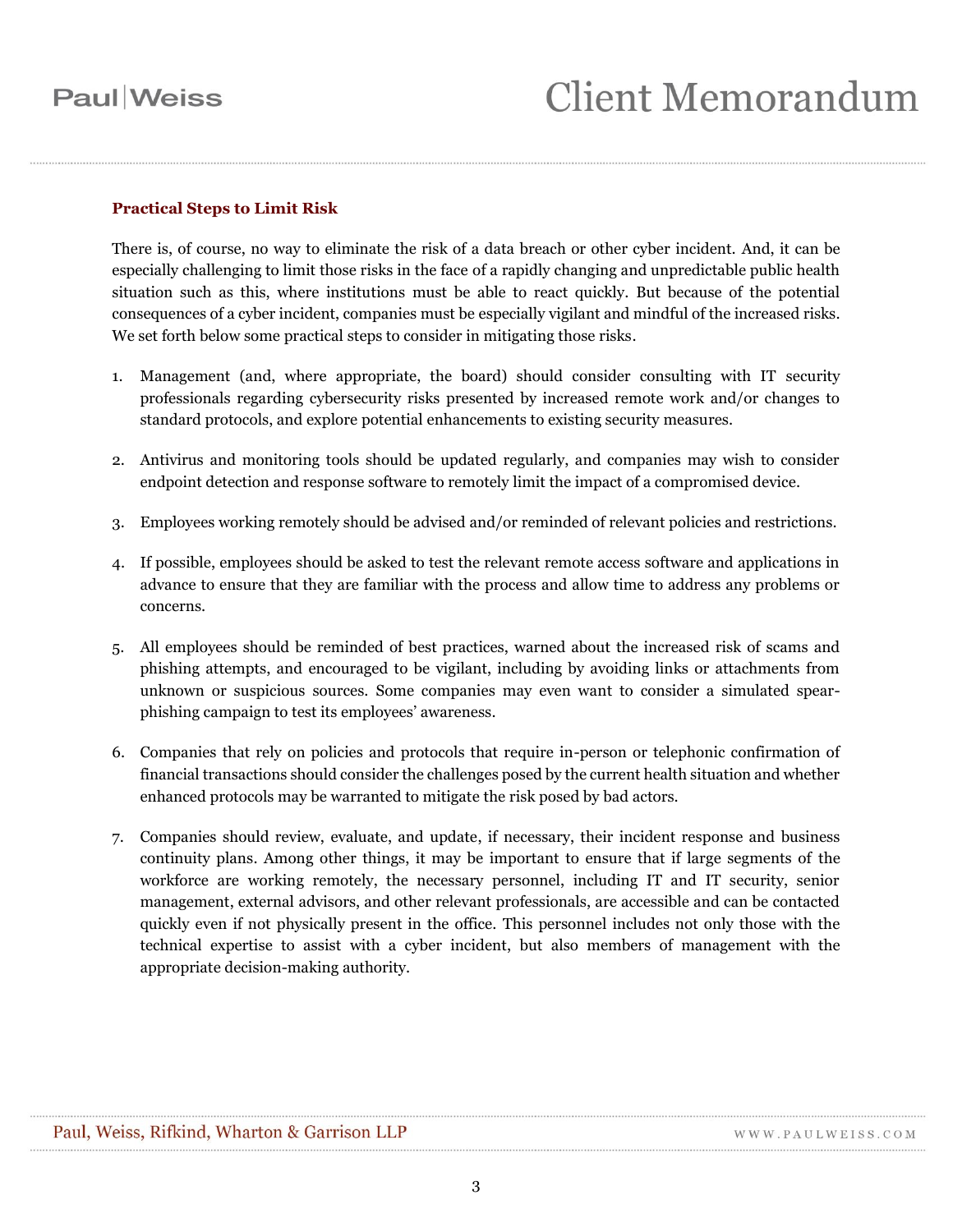# **Client Memorandum**

8. Public filers should consider disclosure requirements concerning cybersecurity risks,<sup>2</sup> and in the event of a cyber incident, all companies should evaluate potential disclosure obligations, including to customers, government agencies, and, if applicable, investors.

Some of the steps companies are taking to mitigate the health risks associated with COVID-19, while prudent and responsible, may also increase the risks of a cyberattack, and companies should therefore also be considering reasonable and practical steps to limit those risks as well.

\* \* \*